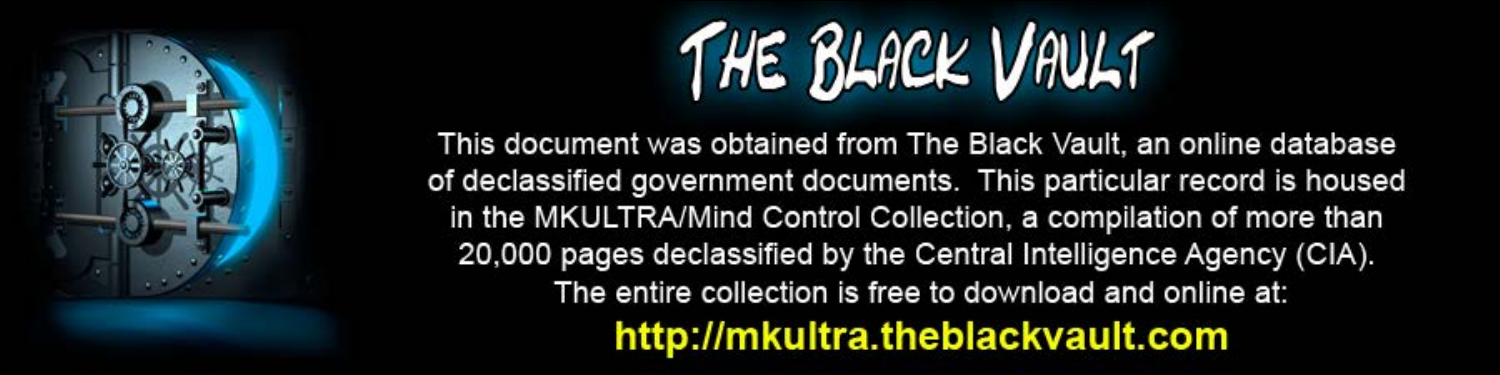(28)重

## *Bulletin of the William* **C.** *Menninger*  **DREAM LABORATORY**

Number 2 **(***Maimonioes meoical center* Summer, 1969

FIRST GARDNER MURPHY FELLOWSHIPS AWARDED

Dr. Gardner Murphy, a former president of the American Psychological Association and current president of the American Society for Psychical Research, has given the Dream Laboratory a special fund to allow college students to engage in research activities. The first students to be awarded the Hurphy Fellowships are Donadrian Rice (Wofford College, S.C.) and Mildred Carbone (Hofstra University, N.Y.). Other students at the laboratory this summer include Richie Davidson (New York University), Gordon Goodman (Harpur College, N.Y.), Bill Hughes (Oregon State College), Gayle Miree (City College, N.Y.C.), and Diane Schneider (Hunter College, N.Y.C.).Parttime workers have included Ralph Blickenstaff, Robert Harris, Dale Ironson, Ron Victor, and Brian Washburn.

LAB STAFF TO PRESENT SIX PAPERS AT P.A.

Several research reports will be presented by Dream Laboratory staff members at the annual meeting of the Parapsychological Association in New York City, September 4-6, 1969. Dr. Montague Ullman, Dr.Stanley Krippner,and Charles Honorton will read a total of six research briefs and experimental reports. Dr. Krippner's paper summarizes results from 55 experimental nights and 79 pilot night's in which a single subject and a single agent (who attempted to "send" a picture) were used in telepathy studies. Outside judges (who did not know which art print was used for any given night) assigned ''hits" and "misses" to the sessions. The most successful combinations involved a male subject  $-$  and ·a male agent -- or a male sub.iect and **a** 

female agent. Approved  $r^{\mu}$  1941

-